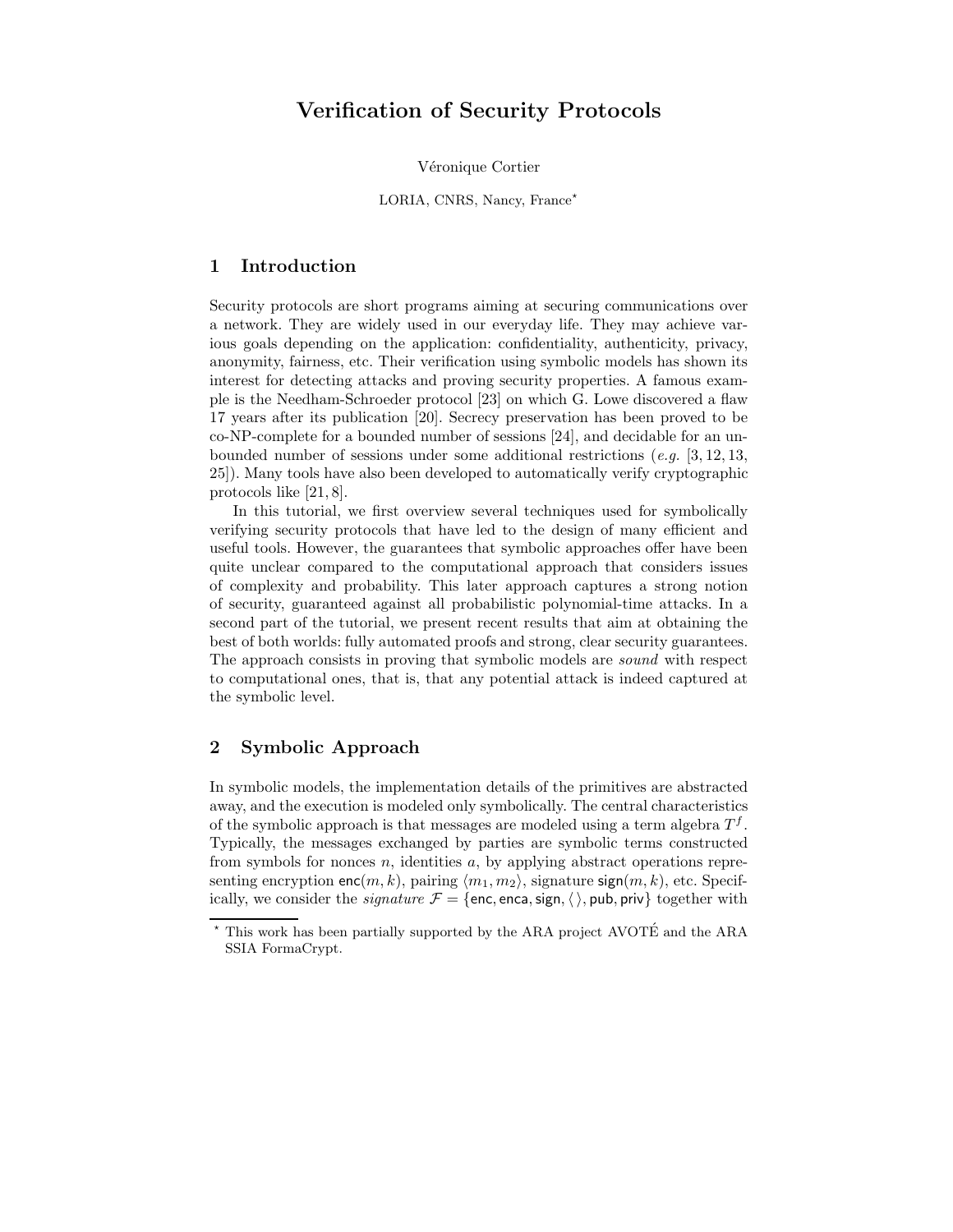arities of the form  $ar(f) = 2$  for the four first symbols and  $ar(f) = 1$  for the two last ones. The symbol  $\langle \rangle$  represents the pairing function. The terms enc $(m, k)$ and enca $(m, k)$  represent respectively the message m encrypted with the symmetric (resp. asymmetric) key k. The term  $sign(m, k)$  represents the message m signed by the key k. The terms  $\mathsf{pub}(a)$  and  $\mathsf{priv}(a)$  represent respectively the public and private keys of an agent a. We fix an infinite set of variables  $\mathcal{X} = \{x, y, \ldots\}$ . Terms with variables are used to specify the intended behavior of the protocol. The set  $T^f$  of *terms* is defined inductively by

| $t ::=$       | term                                                                                    |
|---------------|-----------------------------------------------------------------------------------------|
| $x$           | variable $x$                                                                            |
| $a$           | name $a$                                                                                |
| $f(a)$        | application of symbol $f \in \{\text{pub}, \text{priv}\}$ on a name                     |
| $f(t_1, t_2)$ | application of symbol $f \in \{\text{enc}, \text{enca}, \text{sign}, \langle \rangle\}$ |

The set of variables occurring in a term t is denoted by  $\mathcal{V}(t)$ . The set of subterms of a term t is denoted by  $\mathsf{st}(t)$ .

#### 2.1 Intruder Deduction

Public network are insecure. We assume that a potential attacker, also called intruder, can not only listen to the network but also intercept, block and send new messages. The way an intruder can learn and build new messages is typically modeled through a deduction system. We give an example of such a deduction system in Figure 1. It corresponds to the usual Dolev-Yao rules. The first line describes the composition rules, the two last lines the decomposition rules. Intuitively, these deduction rules say that an intruder can compose messages by pairing, encrypting and signing messages provided he has the corresponding keys and conversely, he can decompose messages by projecting or decrypting provided he has the decryption keys. For signatures, the intruder is also able to *verify* whether a signature  $sign(m, k)$  and a message m match (provided he has the verification key), but this does not give him any new message. That is why this capability is not represented in the deduction system. We also consider a rule

$$
\frac{S \vdash \mathsf{sign}(x,\mathsf{priv}(y))}{S \vdash x}
$$

that expresses that an intruder can retrieve the whole message from his signature. This property may or may not hold depending on the signature scheme.

A term u is *deducible* from a set of terms S, denoted by  $S \vdash u$  if there exists a proof i.e. a tree such that the root is  $S \vdash u$ , the leaves are of the form  $S \vdash v$ with  $v \in S$  (axiom rule) and every intermediate node is an instance of one of the rules of the deduction system.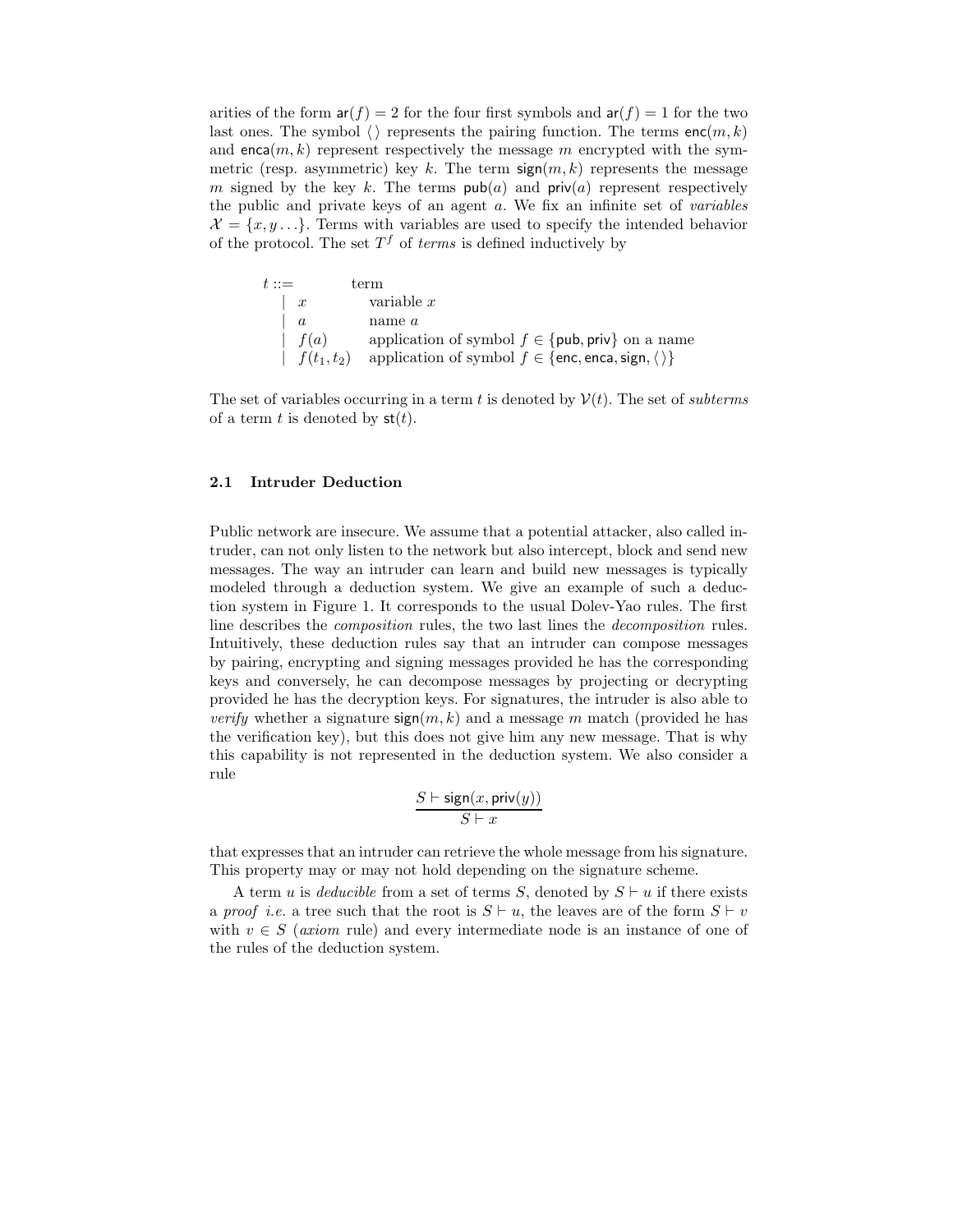| $S \vdash x \quad S \vdash y$   | $S \vdash x \quad S \vdash y$                                  |                                 | $S \vdash x \quad S \vdash y$                 | $S \vdash x \quad S \vdash y$  |  |
|---------------------------------|----------------------------------------------------------------|---------------------------------|-----------------------------------------------|--------------------------------|--|
| $S \vdash \langle x, y \rangle$ | $S \vdash$ enc $(x, y)$                                        |                                 | $S \vdash$ enca $(x, y)$                      | $S \vdash \mathsf{sign}(x, y)$ |  |
|                                 | $S \vdash \langle x, y \rangle$                                | $S \vdash \langle x, y \rangle$ | $S \vdash$ enc $(x, y)$ $S \vdash y$          |                                |  |
|                                 | $S \vdash x$                                                   | $S \vdash y$                    | $S \vdash x$                                  |                                |  |
|                                 | $S \vdash$ enca $(x, \text{priv}(y))$ $S \vdash \text{pub}(y)$ |                                 | $S \vdash \mathsf{sign}(x, \mathsf{priv}(y))$ |                                |  |
| $S \vdash x$                    |                                                                |                                 | $S \vdash x$                                  |                                |  |

Fig. 1. Intruder Deduction System.

*Example 1.* The term  $\langle k_1, k_2 \rangle$  is deducible from the set  $S_1 = \{\text{enc}(k_1, k_2), k_2\}.$ Indeed, a proof corresponding to that fact that  $S_1 \vdash \langle k_1, k_2 \rangle$  is:

$$
\frac{S_1 \vdash \textsf{enc}(k_1, k_2) \quad S_1 \vdash k_2}{S_1 \vdash k_1} \qquad S_1 \vdash k_2
$$
  

$$
S_1 \vdash \langle k_1, k_2 \rangle
$$

#### 2.2 Protocols - Bounded Number of Sessions

Consider the famous Needham-Schroeder asymmetric key authentication protocol [23] designed for mutual authentication.

$$
A \rightarrow B: \quad \text{enca}(\langle N_A, A \rangle, \text{pub}(B))
$$
  

$$
B \rightarrow A: \quad \text{enca}(\langle N_A, N_B \rangle, \text{pub}(A))
$$
  

$$
A \rightarrow B: \quad \text{enca}(N_B, \text{pub}(B))
$$

The agent A sends to B his name and a fresh nonce (a randomly generated value) encrypted with the public key of  $B$ . The agent  $B$  answers by copying A's nonce and adds a fresh nonce  $N_B$ , encrypted by A's public key. The agent A acknowledges by forwarding  $B$ 's nonce encrypted by  $B$ 's public key. This protocol defines two roles that specify the behavior of the initiator agent A and the behavior of the responder agent B. Formally, the executions of a protocol are specified using terms with variables. We consider for simplicity a scenario where  $A$  starts a session with a corrupted agent  $I$  (whose private key is known to the intruder) and  $B$  is willing to answer to  $A$ . The initial knowledge of the intruder is

$$
T_0 = \{a, b, i, \mathsf{pub}(a), \mathsf{pub}(b), \mathsf{pub}(i), \mathsf{priv}(i)\}.
$$

The set  $T_1 \stackrel{\text{def}}{=} T_0 \cup \{\text{enca}(\langle n_a, a \rangle, \text{pub}(i))\}$  represents the messages known to the intruder once  $\overrightarrow{A}$  has contacted the corrupted agent  $\overrightarrow{I}$ . Then if a message of the form enca( $\langle x, a \rangle$ , pub(b)) can be sent on the network, then B would answer to this message by  $\mathsf{enca}(\langle x, n_b \rangle, \mathsf{pub}(a))$ , in which case the knowledge of the intruder will turn to be

$$
T_2 \stackrel{\text{def}}{=} T_1 \cup \{\text{enca}(\langle x, n_b \rangle, \text{pub}(a))\}.
$$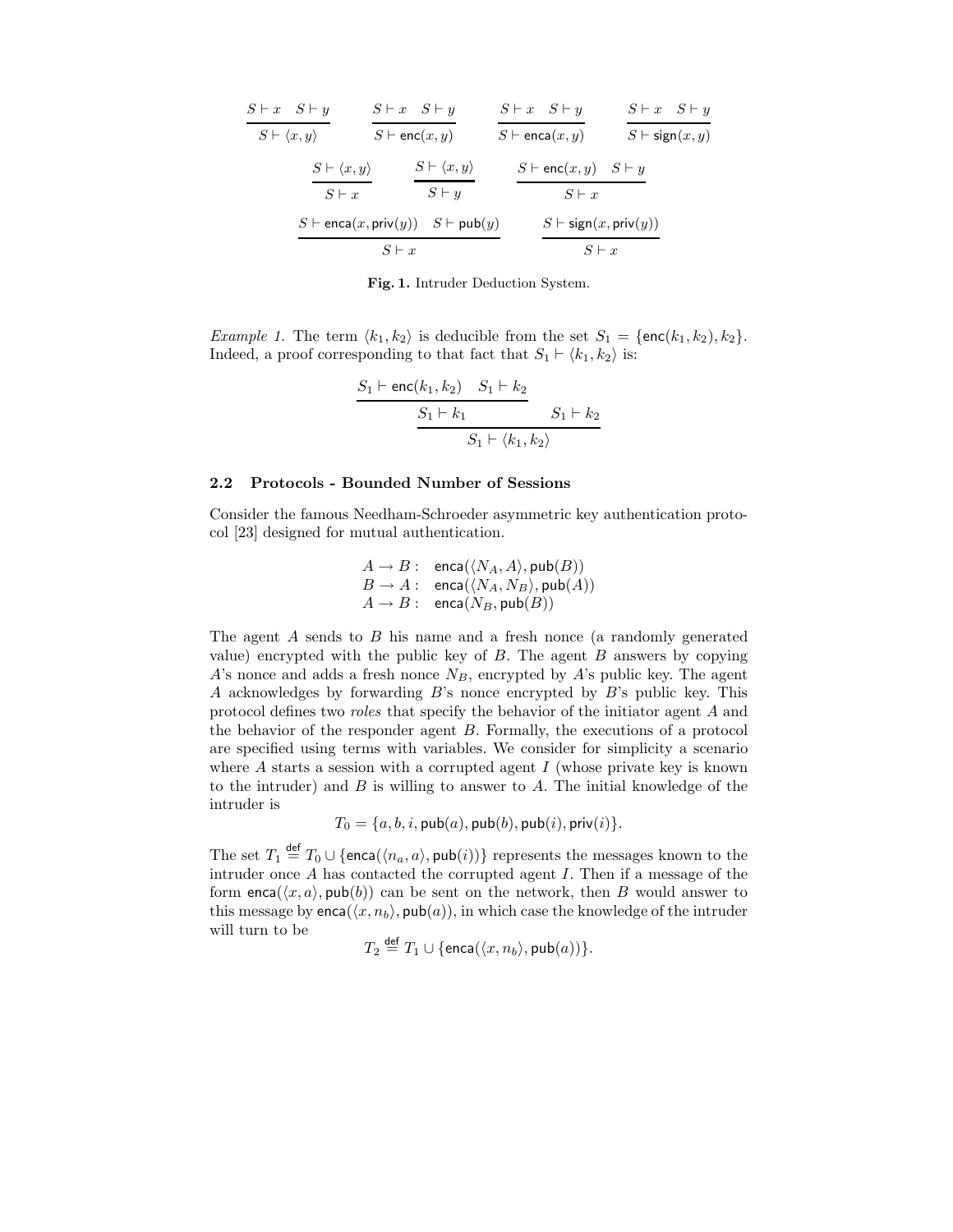Subsequently, if a message of the form  $enca(\langle n_a, y \rangle, \text{pub}(a))$  can be sent on the network, then A would answer by  $enca(y, pub(i))$  since A believes she is talking to I and the knowledge of the intruder would be represented by

$$
T_3 \stackrel{\text{def}}{=} T_2 \cup \{\text{enca}(y, \text{pub}(i))\}.
$$

The run corresponds to an attack if (for example), the intruder is able to learn the nonce  $n_b$ .

This execution can be formally modeled by a constraint system.

**Definition 1.** A constraint system C is a finite set of expressions  $T_i \Vdash u_i$ , where  $T_i$  is a non empty set of terms and  $u_i$  is a term,  $1 \leq i \leq n$ , such that:

- $-T_i \subseteq T_{i+1}$ , for all  $1 \leq i \leq n-1$ ;
- if  $x \in \mathcal{V}(T_i)$  then  $\exists j < i$  such that  $T_j = \min\{T \mid (T \Vdash u) \in C, x \in \mathcal{V}(u)\}$  (for the inclusion relation) and  $T_j \subsetneq T_i$ .

The first condition says that the intruder knowledge only increases. The second condition ensures that variables are always first introduced on the right-hand side of a constraint. This corresponds to the fact that the output of a protocol depends deterministically on its entry.

A solution of a constraint system C is a substitution  $\theta$  such that  $\forall (T \Vdash u) \in$ C,  $T\theta \vdash u\theta$  holds.

Continuing our example, the set constraint corresponding to our scenario is:

$$
T_1 \stackrel{\text{def}}{=} T_0 \cup \{\text{enca}(\langle n_a, a \rangle, \text{pub}(i))\} \Vdash \text{enca}(\langle x, a \rangle, \text{pub}(b)) \tag{1}
$$

$$
T_2 \stackrel{\text{def}}{=} T_1 \cup \{\text{enca}(\langle x, n_b \rangle, \text{pub}(a))\} \Vdash \text{enca}(\langle n_a, y \rangle, \text{pub}(a))
$$
 (2)

$$
T_3 \stackrel{\text{def}}{=} T_2 \cup \{\text{enca}(y, \text{pub}(i))\} \Vdash n_b \tag{3}
$$

Checking properties like confidentiality is thus reduced to finding a solution to set constraints. In our running example, a solution to the above set constraints corresponds to an attack on the confidentiality of the nonce  $n_b$ .

A way to solve set constraints is to transform them step by step into simpler ones [22]. A variant of the transformation rules, proposed by Hubert Comon-Lundh, are displayed in Figure 2. Using transformation rules, it can be shown that solving set constraints is an NP-complete problem [24, 16]. It should be noticed that solving set constraints corresponding to checking security for one particular scenario. Once the number of sessions is fixed, there is finitely many (polynomially guessable) number of scenarios. This yields NP-completeness of secrecy for protocols for a bounded number of sessions.

#### 2.3 Unbounded Number of Sessions

In the general case - when the number of sessions is not fixed - even a simple property such as secrecy is undecidable [18]. A classical restriction is to consider a bounded number of nonces, meaning that the same nonce may be reused in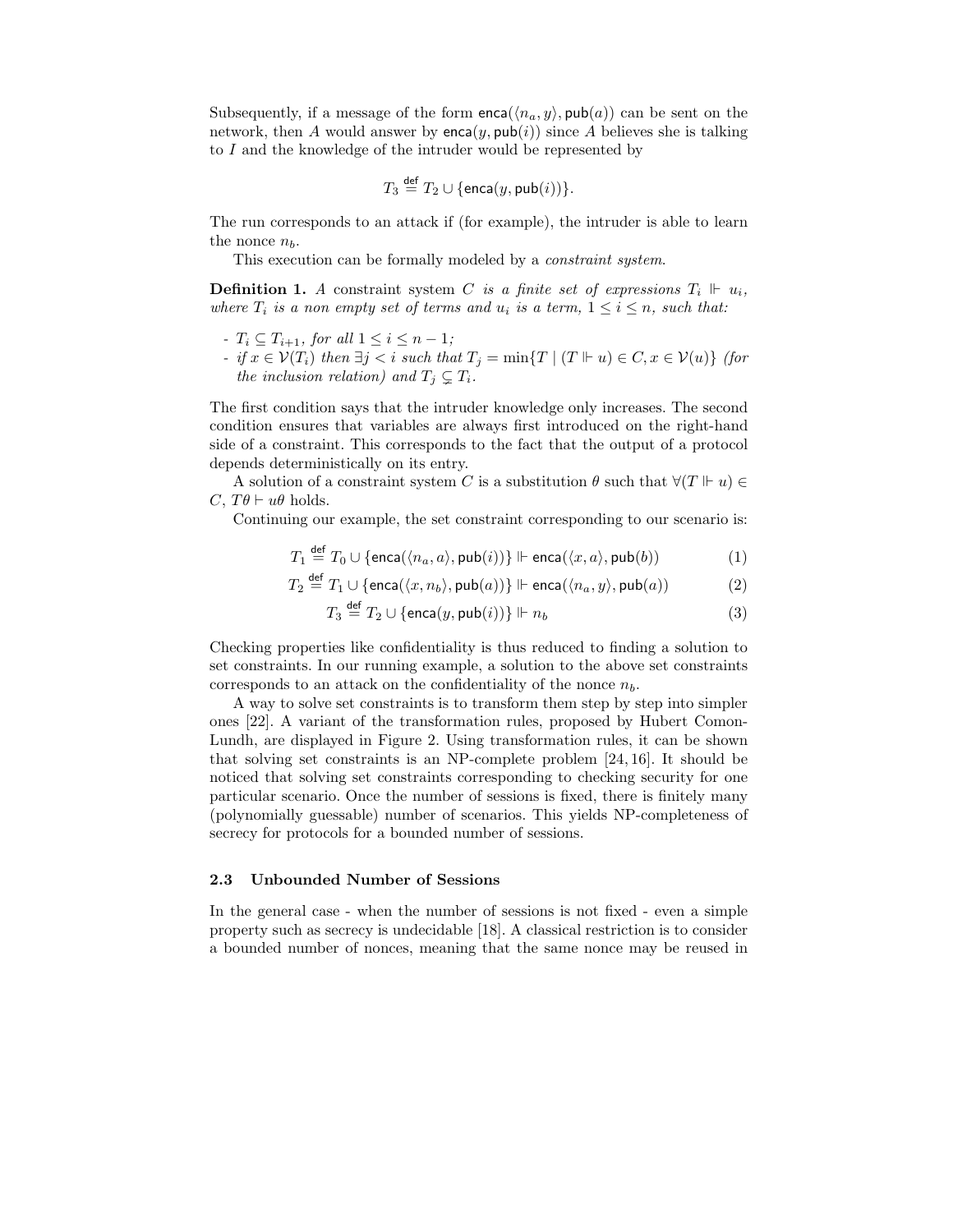| $R_1$ | $C \wedge T \Vdash u \rightsquigarrow C$                                                                                                                                         | if $T \cup \{x \mid (T' \Vdash x) \in C, T' \subseteq T\} \vdash u$ |
|-------|----------------------------------------------------------------------------------------------------------------------------------------------------------------------------------|---------------------------------------------------------------------|
| $R_2$ | $C \wedge T \Vdash u \leadsto_{\sigma} C\sigma \wedge T\sigma \Vdash u\sigma$                                                                                                    | if $\sigma = \text{mgu}(t, u), t \in \text{st}(T)$ ,                |
|       |                                                                                                                                                                                  | $t \neq u$ , $t, u$ not variables                                   |
| $R_3$ | $C \wedge T \Vdash u \leadsto_{\sigma} C\sigma \wedge T\sigma \Vdash u\sigma$                                                                                                    | if $\sigma = \text{mgu}(t_1, t_2), t_1, t_2 \in \text{st}(T)$ ,     |
|       |                                                                                                                                                                                  | $t_1 \neq t_2$ , $t_1, t_2$ not variables                           |
| Ra    | $C \wedge T \Vdash u \leadsto \bot$                                                                                                                                              | if $V(T, u) = \emptyset$ and $T \not\vdash u$                       |
|       | $R_f \quad C \wedge T \Vdash f(u, v) \rightsquigarrow C \wedge T \Vdash u \wedge T \Vdash v \quad \text{for } f \in \{ \langle \rangle, \text{enc}, \text{enca}, \text{sign} \}$ |                                                                     |

Fig. 2. Simplification Rules.

different sessions, while this does not hold in reality. Such an abstraction may lead to false attack but allows to prove security properties [8, 9] for an unbounded number of sessions. Checking properties like secrecy remains undecidable [18] but it enables to represent protocol execution using Horn clauses.

Typically, we consider a predicate I that represents the intruder knowledge. For example, the initial knowledge of the intruder for the Needham-Schroeder protocol can be modeled by the set

$$
\mathcal{C}_{I_0} = \{I(a), I(b), I(i), I(\mathsf{pub}(a)), I(\mathsf{pub}(b)), I(\mathsf{pub}(i)), I(\mathsf{priv}(i))\}.
$$

Abstracting nonces by constants, an unbounded execution of the Needham-Schroeder protocol can be represented by the following set  $C_{\text{NS}}$  of clauses:

$$
\Rightarrow I(\textsf{enca}(\langle n_a, a \rangle, \textsf{pub}(i)))
$$
  

$$
I(\textsf{enca}(\langle x, a \rangle, \textsf{pub}(b))) \Rightarrow I(\textsf{enca}(\langle x, n_b \rangle, \textsf{pub}(a)))
$$
  

$$
I(\textsf{enca}(\langle n_a, y \rangle, \textsf{pub}(a))) \Rightarrow I(\textsf{enca}(y, \textsf{pub}(i)))
$$

For simplicity, we have only described the clauses corresponding to the case where  $A$  starts sessions with a corrupted agent  $I$  and  $B$  is willing to answer to A. To have a complete description of the protocol, one should also consider the case where  $A$  is willing to talk to  $B$ ,  $B$  is willing to talk to  $I$  and symmetrically, all cases where A plays the role of B and B plays the role of A.

The ability of the intruder to analyze and forge new messages can be represented by the following set of clauses  $C_I$ . It is the simple translation of the deduction system of Figure 1.

 $I(x), I(y) \Rightarrow I(\langle x, y \rangle)$   $I(x), I(y) \Rightarrow I(\text{sign}(x, y))$  $I(x), I(y) \Rightarrow I(\mathsf{enc}(x, y))$   $I(x), I(y) \Rightarrow I(\mathsf{enca}(x, y))$  $I(\langle x, y \rangle) \Rightarrow I(x)$   $I(\langle x, y \rangle) \Rightarrow I(y)$  $I(\mathsf{enc}(x, y)), I(y) \Rightarrow I(x)$   $I(\mathsf{enc}(x, \mathsf{pub}(y))), I(\mathsf{priv}(y)) \Rightarrow I(x)$  $I(\mathsf{enc}(x, \mathsf{priv}(y))) \Rightarrow I(x)$ 

Then security of a protocol is reduced to checking satisfiability of a set of clauses. For example, the confidentiality of the nonce  $N_b$  can be expressed by the satisfiability of the set of clauses  $\mathcal{C}_{\text{NS}} \cup \mathcal{C}_I \cup \{\neg I(n_b)\}.$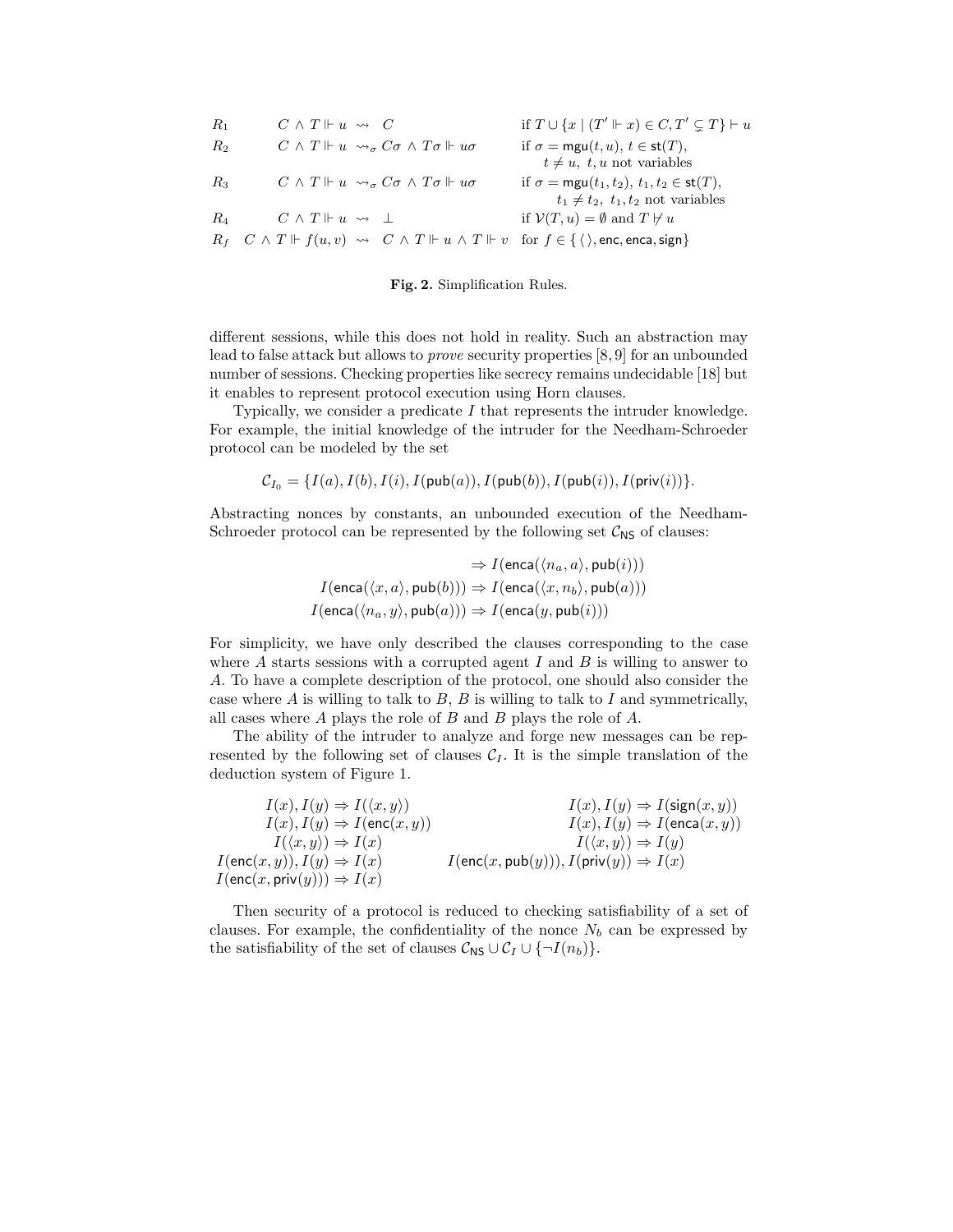This modeling of protocols is the approach used for by the ProVerif tool [8, 10], which has been successfully used for analyzing many security protocols (see e.g. [1, 11]). Some decidable fragments of Horn clauses, well suited for protocols have been proposed in [13, 25].

# 3 Computational Approach

The abstraction of messages by terms and the limited adversary raise some questions regarding the security guarantees offered by such proofs, especially from the perspective of the computational model.

#### 3.1 Brief Presentation of Computational Models

In computational models, messages that are exchanged are bit-strings and depend on a security parameter  $\eta$  which is used, for example to determine the length of random nonces. In contrast to symbolic models, the attacker does not perform predetermined actions for analyzing messages, but is modeled by any probabilistic Turing machine running in polynomial-time w.r.t. the security parameter.

Security properties are also stated in a stronger way than in symbolic models. For example, the confidentiality of a nonce does not only say that an attacker should not be able to output the nonce but also require that the attacker should not be able to get any partial information about the nonce. Formally, confidentiality is expressed through a game. The game is parametrized by a bit b and involves an adversary A. The input to the game is the security parameter  $\eta$ . It starts by generating two random nonces  $n_0$  and  $n_1$ . Then the adversary A starts interacting with the protocol  $\Pi$ . It generates new sessions, sends messages and receives messages to and from these sessions (as prescribed by the protocol). At some point in the execution the adversary initiates a session and declares this session under attack. Then, in this session, the confidential nonce is instantiated with  $n_b$  (*i.e.* one of the two nonces chosen in the beginning of the experiment, the selection being made according to the bit  $b$ ) and the adversary continues its interaction with the protocol. In the end, the adversary is given  $n_0$  and  $n_1$  and outputs a guess d. The nonce is computationally secret in  $\Pi$  if the probability that  $d = b$  is the same than the probability that  $d \neq b$  up to some negligible function<sup>1</sup> in the security parameter.

Under the computational approach, the security of protocols is based on the security of the underlying primitives, which in turn is proved assuming the hardness of solving various computational tasks such as factoring or taking discrete logarithms. The main tools used for proofs are *reductions*: to prove a protocol secure one shows that a successful adversary against the protocol can be efficiently

<sup>&</sup>lt;sup>1</sup> A function  $f$  is said to be negligible if it grows slower than the inverse of any polynomial, that is, for any polynomial P, there exists  $n_0$  such that for any  $n \geq n_0$ ,  $|f(n)| \leq \frac{1}{P(n)}$ .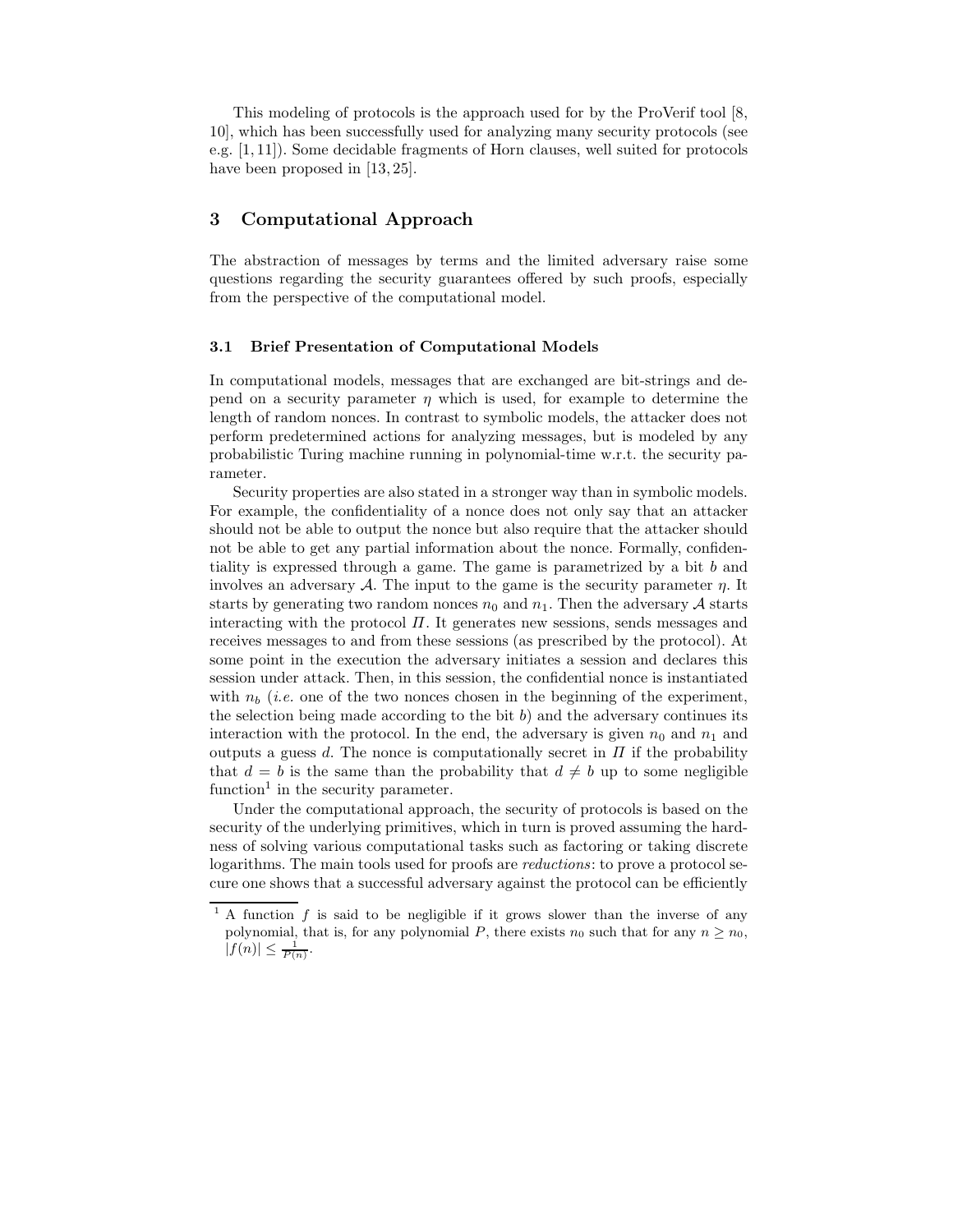transformed into an adversary against some primitive used in its construction. Here, quantification is universal over all possible probabilistic polynomial-time (probabilistic polynomial time) adversaries and the execution model that is analyzed is specified down to the bit-string level. Two important implications stem from these features: proofs in the computational model imply strong guarantees (security holds in the presence of an arbitrary probabilistic polynomial-time adversary). At the same time however, security reductions for even moderatelysized protocols become extremely long, difficult, and tedious.

#### 3.2 Bridging the Gap Between Symbolic and Computational Models

Recently, a significant research effort aims at linking the two approaches via computational soundness theorems for symbolic analysis [2, 6, 5, 4, 17]. Justifying symbolic proofs with respect to standard computational models has significant benefits: protocols can be analyzed and proved secure using the simpler, automated methods specific to the symbolic approach, yet the security guarantees are with respect to the more comprehensive computational model.

For example, it has been shown in [15] that for protocols with asymmetric encryption and signatures, any trace execution obtained by the interaction of a concrete (computational) adversary is (with overwhelming probability) the image of a symbolic execution trace obtained by executing a symbolic adversary. It is also proved that symbolic secrecy implies the computational (indistinguishability based) secrecy. This statement holds under standard assumptions on the security of the cryptographic primitives used in the concrete implementation, namely provided that encryption is IND-CCA2 secure and that signature is existentially unforgeable. Intuitively, IND-CCA2 security is defined through a game where the adversary should not be able to link cypher-texts to corresponding plain-texts even if he is given access to encryption and decryption oracles. A signature is existentially unforgeable whenever an adversary cannot produce valid signatures even being given access to a signature oracle.

One consequence of this result is that in the concrete model, the actions of an adversary are limited to the actions of the symbolic adversary. This allows to transfer trace-based security properties such as authentication and secrecy properties from symbolic to computational models. In other words, as soon as a protocol is proved secure for an authentication and secrecy property in symbolic models (using e.g. an automatic tool) then it is deemed secure in the less abstract computational model. This kind of results have then been extended e.g. to hash functions (in the random oracle model) [14], non-malleable commitment [19] and zero-knowledge proofs [7].

### 4 Conclusion

Symbolic approaches have proved their usefulness for analyzing security protocols. Automatic tools have been often used for discovering previously unknown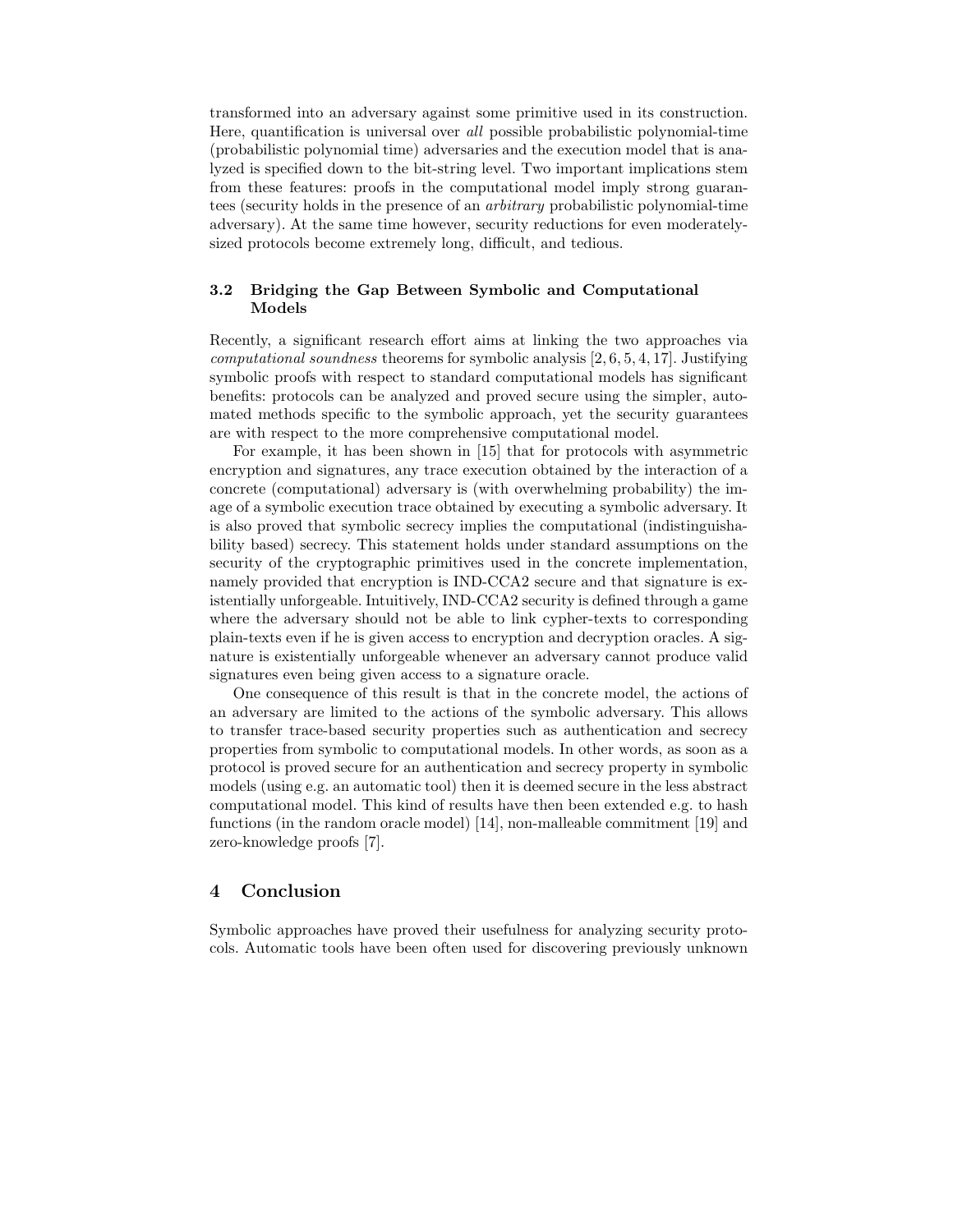flaws. Abstracting messages by terms seems to be a good level of abstraction since it is possible to show that security proof in symbolic models actually implies stronger guarantees in computational models under classical assumptions under the implementation of the primitives.

There are still several open directions of research. Symbolic approaches currently allow to check classical security properties such as confidentiality and authentication. For more recent protocols such as e-voting protocols and contractsigning protocols, the properties that should be achieved are more involved and cannot be encoded in existing tools. In addition, these recent protocols make use of less classical primitives such as re-randomizable encryption scheme or blind signatures. New decision techniques have to be developed for these particular primitives and security properties.

Bridging the gap between symbolic and computation models is a promising line a research since it enables to prove strong security guarantees, benefiting from the simplicity of symbolic models. However, current results require strong assumptions on the security of the cryptographic primitives (e.g. IND-CCA2 encryption schemes). Weaker security assumptions like IND-CPA secure encryption schemes may not suffice to ensure security of protocols [26]. Using weaker encryption schemes may thus require to adapt both symbolic models and protocols accordingly.

### References

- 1. M. Abadi, B. Blanchet, and C. Fournet. Just fast keying in the pi calculus. ACM Transactions on Information and System Security (TISSEC), 10(3):1–59, July 2007.
- 2. M. Abadi and P. Rogaway. Reconciling two views of cryptography (the computational soundness of formal encryption). Journal of Cryptology, 2:103–127, 2002.
- 3. R. Amadio and W. Charatonik. On name generation and set-based analysis in the dolev-yao model. In Proc. of the 13th International Conference on Concurrency Theory (CONCUR'02), LNCS, pages 499–514. Springer Verlag, 2002.
- 4. M. Backes and B. Pfitzmann. Limits of the cryptographic realization of dolev-yaostyle xor. In Proc. 10th European Symposium on Research in Computer Security (ESORICS'05), Lecture Notes in Computer Science, pages 336–354, 2005.
- 5. M. Backes and B. Pfitzmann. Relating cryptographic und symbolic key secrecy. In 26th IEEE Symposium on Security and Privacy, pages 171–182, Oakland, CA, 2005.
- 6. M. Backes, B. Pfitzmann, and M. Waidner. A composable cryptographic library with nested operations (extended abstract). In Proc. of 10th ACM Conference on Computer and Communications Security (CCS'05), pages 220 – 230, 2003.
- 7. M. Backes and D. Unruh. Computational soundness of symbolic zero-knowledge proofs against active attackers. In Proceedings of the 21st IEEE Computer Security Foundations Symposium (CSF'08), pages 255–269, Pittsburgh, PA, USA, June 2008. IEEE Computer Society Press.
- 8. B. Blanchet. An efficient cryptographic protocol verifier based on prolog rules. In Proc. of the 14th Computer Security Foundations Workshop (CSFW'01). IEEE Computer Society Press, June 2001.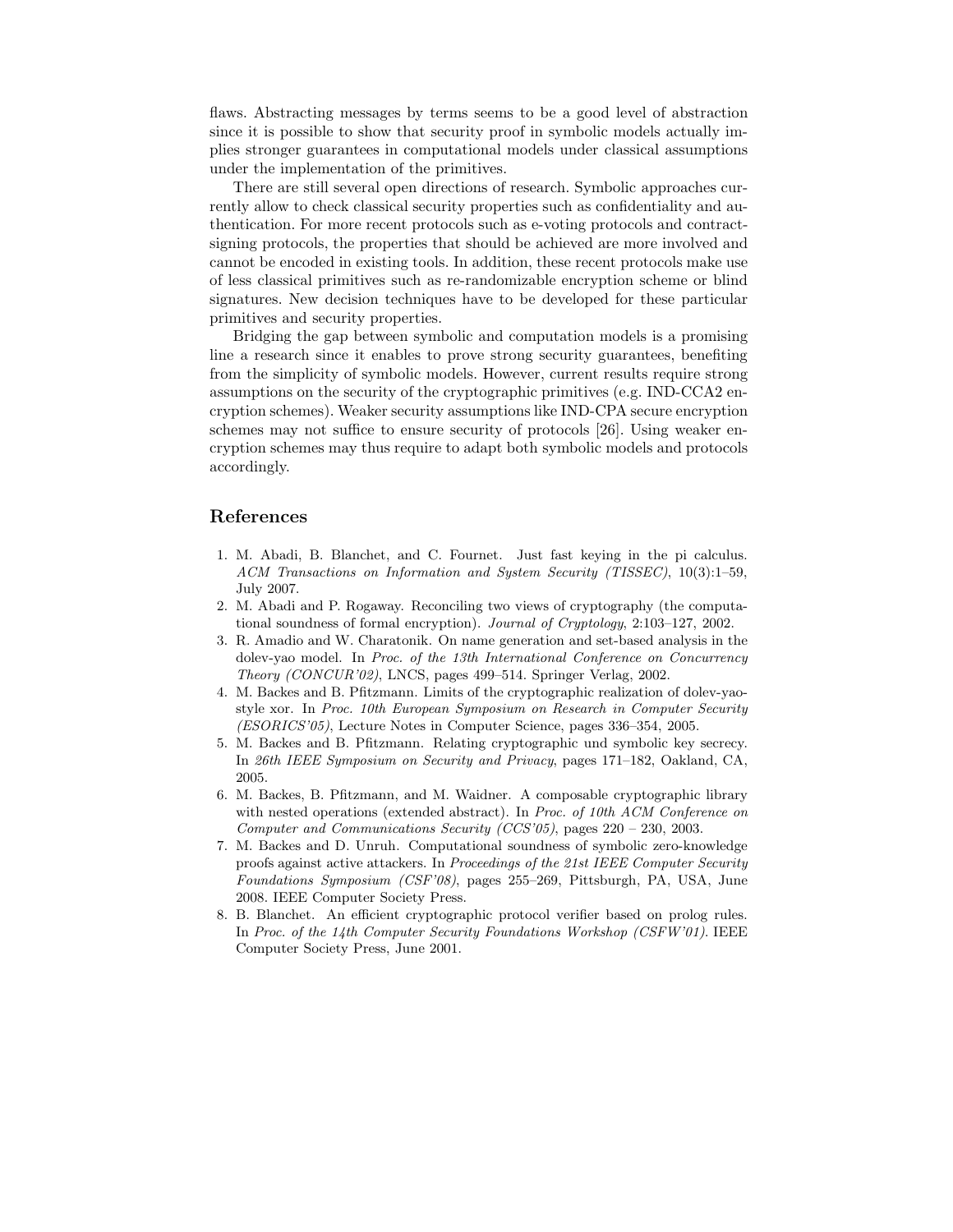- 9. B. Blanchet. From secrecy to authenticity in security protocols. In 9th International Static Analysis Symposium (SAS'02), volume 2477 of LNCS, pages 242–259. Springer-Verlag, September 2002.
- 10. B. Blanchet. An automatic security protocol verifier based on resolution theorem proving (invited tutorial). In 20th International Conference on Automated Deduction (CADE-20), Tallinn, Estonia, July 2005.
- 11. B. Blanchet and A. Chaudhuri. Automated formal analysis of a protocol for secure file sharing on untrusted storage. In IEEE Symposium on Security and Privacy, pages 417–431, Oakland, CA, May 2008. IEEE.
- 12. B. Blanchet and A. Podelski. Verification of cryptographic protocols: Tagging enforces termination. In A. Gordon, editor, Foundations of Software Science and Computation Structures (FoSSaCS'03), volume 2620 of LNCS, April 2003.
- 13. H. Comon-Lundh and V. Cortier. New decidability results for fragments of firstorder logic and application to cryptographic protocols. In Proc. of the 14th Int. Conf. on Rewriting Techniques and Applications (RTA'2003), volume 2706 of LNCS, pages 148–164. Springer-Verlag, 2003.
- 14. V. Cortier, S. Kremer, R. Küsters, and B. Warinschi. Computationally sound symbolic secrecy in the presence of hash functions. In N. Garg and S. Arun-Kumar, editors, Proceedings of the 26th Conference on Fundations of Software Technology and Theoretical Computer Science (FSTTCS'06), volume 4337 of Lecture Notes in Computer Science, pages 176–187, Kolkata, India, December 2006. Springer.
- 15. V. Cortier and B. Warinschi. Computationally Sound, Automated Proofs for Security Protocols. In Proc. 14th European Symposium on Programming (ESOP'05), volume 3444 of Lecture Notes in Computer Science, pages 157–171, Edinburgh, U.K, April 2005. Springer.
- 16. V. Cortier and E. Zalinescu. Deciding key cycles for security protocols. In Proc. of the 13th Int. Conference on Logic for Programming, Artificial Intelligence, and Reasoning (LPAR'06), volume 4246 of Lecture Notes in Artificial Intelligence, pages 317–331, Phnom Penh, Cambodia, November 2006. Springer.
- 17. A. Datta, A. Derek, J. C. Mitchell, V. Shmatikov, and M. Turuani. Probabilistic Polynomial-time Semantics for a Protocol Security Logic. In Proc. of 32nd International Colloquium on Automata, Languages and Programming, ICALP, volume 3580 of Lecture Notes in Computer Science, pages 16–29. Springer, 2005. Lisboa, Portugal.
- 18. N. Durgin, P. Lincoln, J. Mitchell, and A. Scedrov. Undecidability of bounded security protocols. In Proc. of the Workshop on Formal Methods and Security Protocols, 1999.
- 19. D. Galindo, F. D. Garcia, and P. van Rossum. Computational soundness of nonmalleable commitments. In Proc. 4th Information Security Practice and Experience Conference (ISPEC'08), 2008. To appear.
- 20. G. Lowe. Breaking and fixing the Needham-Schroeder public-key protocol using FDR. In T. Margaria and B. Steffen, editors, Tools and Algorithms for the Construction and Analysis of Systems (TACAS'96), volume 1055 of LNCS, pages 147–166. Springer-Verlag, march 1996.
- 21. G. Lowe. Casper: A compiler for the analysis of security protocols. In Proc. of 10th Computer Security Foundations Workshop (CSFW'97), Rockport, Massachusetts, USA, 1997. IEEE Computer Society Press. Also in Journal of Computer Security, Volume 6, pages 53-84, 1998.
- 22. J. Millen and V. Shmatikov. Constraint solving for bounded-process cryptographic protocol analysis. In Proc. of the 8th ACM Conference on Computer and Communications Security (CCS'01), 2001.